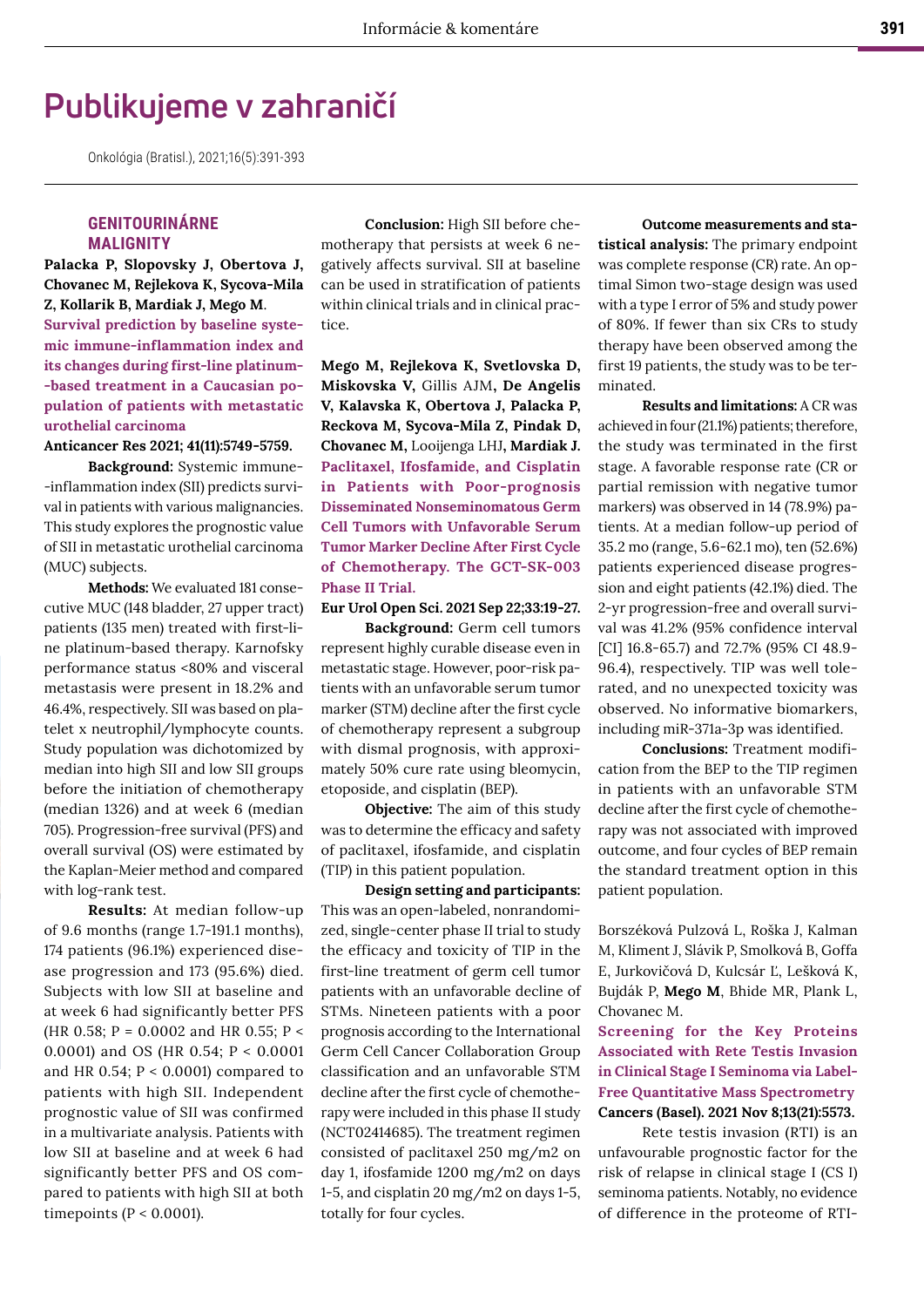positive vs. -negative CS I seminomas has been reported yet. Here, a quantitative proteomic approach was used to investigate RTI-associated proteins. 64 proteins were differentially expressed in RTI-positive compared to -negative CS I seminomas. Of them, 14-3-3γ, ezrin, filamin A, Parkinsonism-associated deglycase 7 (PARK7), vimentin and vinculin, were validated in CS I seminoma patient cohort. As shown by multivariate analysis controlling for clinical confounders, PARK7 and filamin A expression lowered the risk of RTI, while 14-3-3γ expression increased it. Therefore, we suggest that in real clinical biopsy specimens, the expression level of these proteins may reflect prognosis in CS I seminoma patients.

# Lamphar H, Kocifaj M, Limón-Romero J, Paredes-Tavares J, Chakameh SD, **Mego M,** Prado NJ, Baez-López YA, Diez ER. **Light pollution as a factor in breast and prostate cancer**

#### **Sci Total Environ. 2021 Oct 12:150918.**

Light pollution is a global environmental issue that affects photosensitive organisms. For instance, several researchers have recognized melatonin suppression in humans as a direct cause of long-term exposure to high artificial light levels at night. Others have identified low melatonin levels as a risk factor for a higher prevalence of hormone- -sensitive cancer. This paper analyzes the association between light pollution, estimated as the emission analysis of satellite worldwide nighttime light collections from 1999 to 2012, and 25,025 breast and 16,119 prostate cancer events from 2003 to 2012. Both types of cancer increased during the study period, but light pollution increased in urban and peri-urban areas and decreased in rural areas. Cumulative light pollution during 5 years showed a positive association with breast cancer but not with prostate cancer. The association between light pollution and breast cancer persisted when adjusted to age-standardized rates with a mean increase of 10.9 events per 100,000 population-year (95% confidence interval 7.0 to 14.8). We conclude that exposure to elevated light pollution levels could be a risk factor for breast

cancer in Slovakia. This work can interest researchers who study relationships between atmospheric pollutants and the growing cancer epidemic. The results and the methodology can be extrapolated to any country in the world if data is available.

# **GASTROINTESTINÁLNE MALIGNITY**

**Babela R, Orsagh A, Ricova J,** Lansdorp-Vogelaar I, Csanadi M, De Koning H, **Reckova M.** 

### **Cost-effectiveness of colorectal cancer screening in Slovakia**

**Eur J Cancer Prev. 2021 Nov 16.**

**Background:** Colorectal cancer (CRC) is an ideal disease for screening due to known and detectable precursor lesions and slow progression from benign adenoma to invasive cancer. The introduction of organized population- -based screening programs reduces the burden of colorectal cancer and increases the quality of the screening process with a more favorable harm to benefit ratio compared to opportunistic screening.

**Methods:** The study used the microsimulation screening analysis-colon simulation model for the estimation of the effect of various factors on cancer incidence and mortality. The model simulated the Slovakian population from 2018 to 2050. Study includes the analysis of two screening strategies the fecal immunochemical test (FIT) every 2 years and annual FIT. Cost-effectiveness parameters were evaluated comparing each simulated screening scenario with no screening.

**Results:** Compared to no screening, the biennial FIT would detect 29 600 CRC cases and annual FIT 37 800 CRC cases. Mortality due to CRC showed benefits for both strategies with 17,38% reduction in biennial FIT and 24,67% reduction in annual FIT approach. Both screening programs were more costly as well as more effective compared to no screening. The ICER for biennial FIT strategy was 1776 EUR per 1 QALY and for the annual FIT 3991 EUR per 1 QALY.

**Conclusions:** In summary, this is the first cost-effectiveness analysis focusing on multiple national CRC screening strategies in Slovakia. Both strategies demonstrated cost-effectiveness compared to no screening. However, for optimal population-based programmatic screening strategy, the policymakers should also consider human resources availability, acceptability of screening test among the population or additional resources including the screening funding.

## **IMUNOTERAPIA**

**Reckova M, Mladosievicova B**. **An ongoing evolution of cardio-oncology with the rapid development of modern immunotherapy Int J Cardiol. 2021 Nov 16:34798210**

### **INÉ**

Gvozdjáková A, Sumbalová Z, Kucharská J, Szamosová M, Čápová L, Rausová Z, Vančová O, Mojto V, Langsjoen P, **Palacka P. Platelet mitochondrial respiration and coenzyme Q10 could be used as new diagnostic strategy for mitochondrial dysfunction in rheumatoid diseases PLoS One 2021; 16(9): e0256135.** 

**Introduction:** Rheumatoid arthritis (RA) is a chronic inflammatory autoimunne disorder affecting both small and large synovial joints, leading to their destruction. Platelet biomarkers are involved in inflammation in RA patients. Increased circulating platelet counts in RA patients may contribute to platelet hyperactivity and thrombosis. In this pilot study we evaluated platelet mitochondrial bioenergy function,  $CoQ<sub>10</sub>$  levels and oxidative stress in RA patients.

**Methods:** Twenty-one RA patients and 19 healthy volunteers participated in the study. High resolution respirometry (HRR) was used for analysis of platelet mitochondrial bioenergetics. CoQ10 was determined by HPLC method; TBARS were detected spectrophotometrically.

**Results:** Slight dysfunction in platelet mitochondrial respiration and reduced platelet CoQ10 levels were observed in RA patients compared with normal controls.

**Conclusions:** The observed decrease in platelet  $CoQ<sub>10</sub>$  levels may lead to platelet mitochondrial dysfunction in RA diseases. Determination of platelet mitochondrial function and platelet  $CoQ_{10}$  levels could be used as new